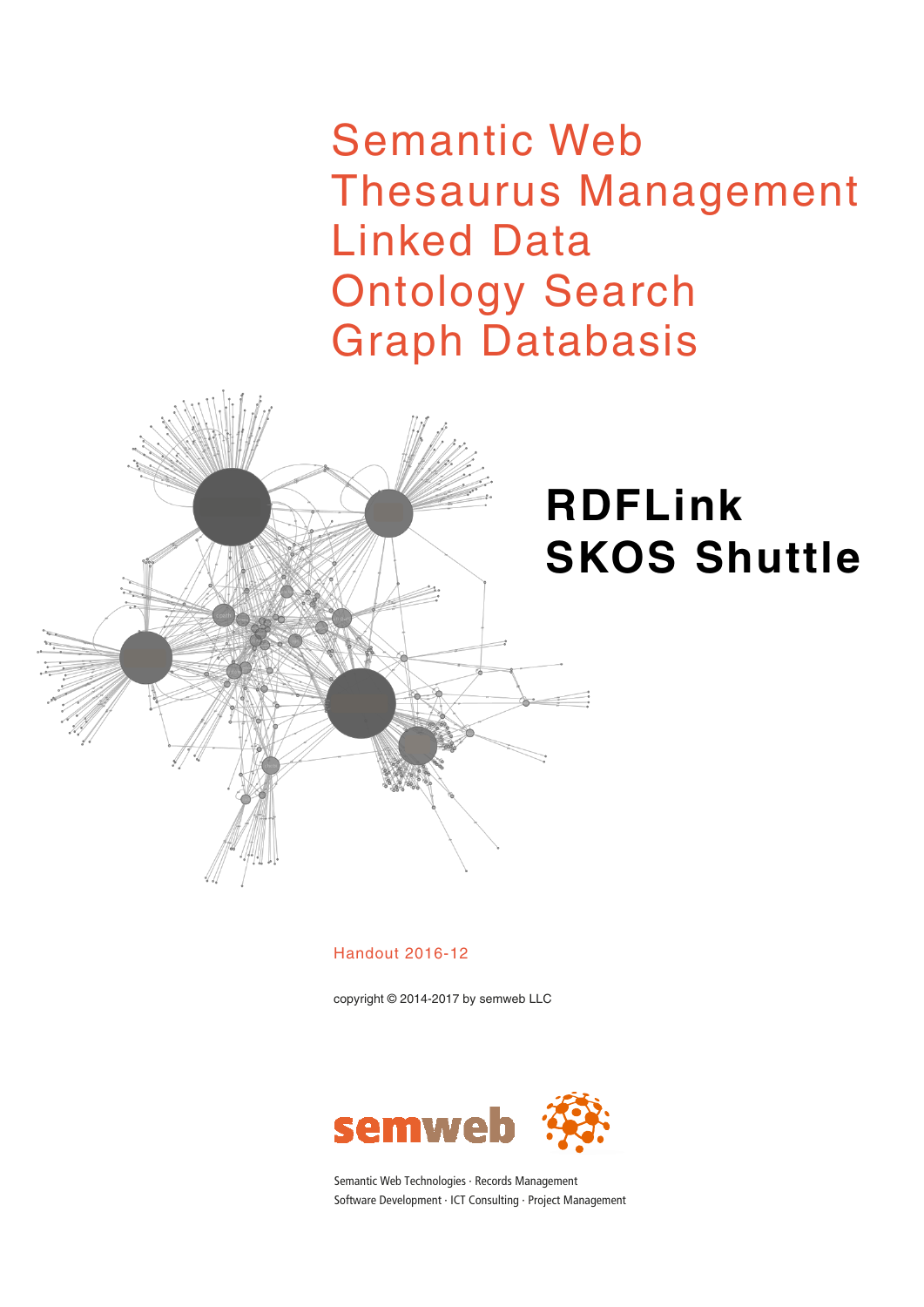

# Semantic Web and Linked Data 1

# **Emerging Technology**

The concept of semantic web goes back to Tim Berners-Lee and is being standardized and developed by W3C. Semantic web is an emerging technology that allows the linking of data from various sources through the use of URIs. A similar principle is used by today's websites, where links to other websites are found. The data in semantic web are not linked to each other over websites but rather over so called triplets via URIs. A triplet always contains 3 elements in the form of a simple sentence: subject – verb/ predicate – object. Everything that exists in a triplet is data or metadata.

To describe a complex object or, for example, resource "X", a finite (a priori not firmly defined) sentence of triplets is used, whereby all elements have the same subject "X".

Each property of "X" is thereby defined through a triplet; "X" is given a property (verb/predicate) and a value (object). [Triplets were extended to so called quadruples ("quads") already in 2008. The fourth element in a quad is the context, in which the triplet statement should be valid.] Interestingly enough, resources such as "X" can also be linked through triplets, through which a semantic graph is created, whereby each node represents a subject (or an object) and the edges that link the nodes connote the properties (verb/predicate).

A semantic graph can contain thousands of similarly connoted concepts. Data in semantic web is available in graphs and is normally publicly available. This sort of public, freely available data in the form of semantic graphs is very easy to navigate through. It provides precise information, information relationships and enormously reduces the search time. According to the current acronym we speak of "LD data" or simply "LD" (linked data) data or also of "LD cloud" or RDF.

By the end of 2011, LD data was estimated to comprise 30 billion triplets and approximately 500 million semantic graph interconnections.

A resource can therefore be defined through a priori unknown number of triplets – not necessarily in the same semantic graph (!). The resource is consequently described in a semi-structured manner i.e. with a structure that can be variable in both time and space. The LD technology necessitates standard formats such as RDF – Resource Description Framework.





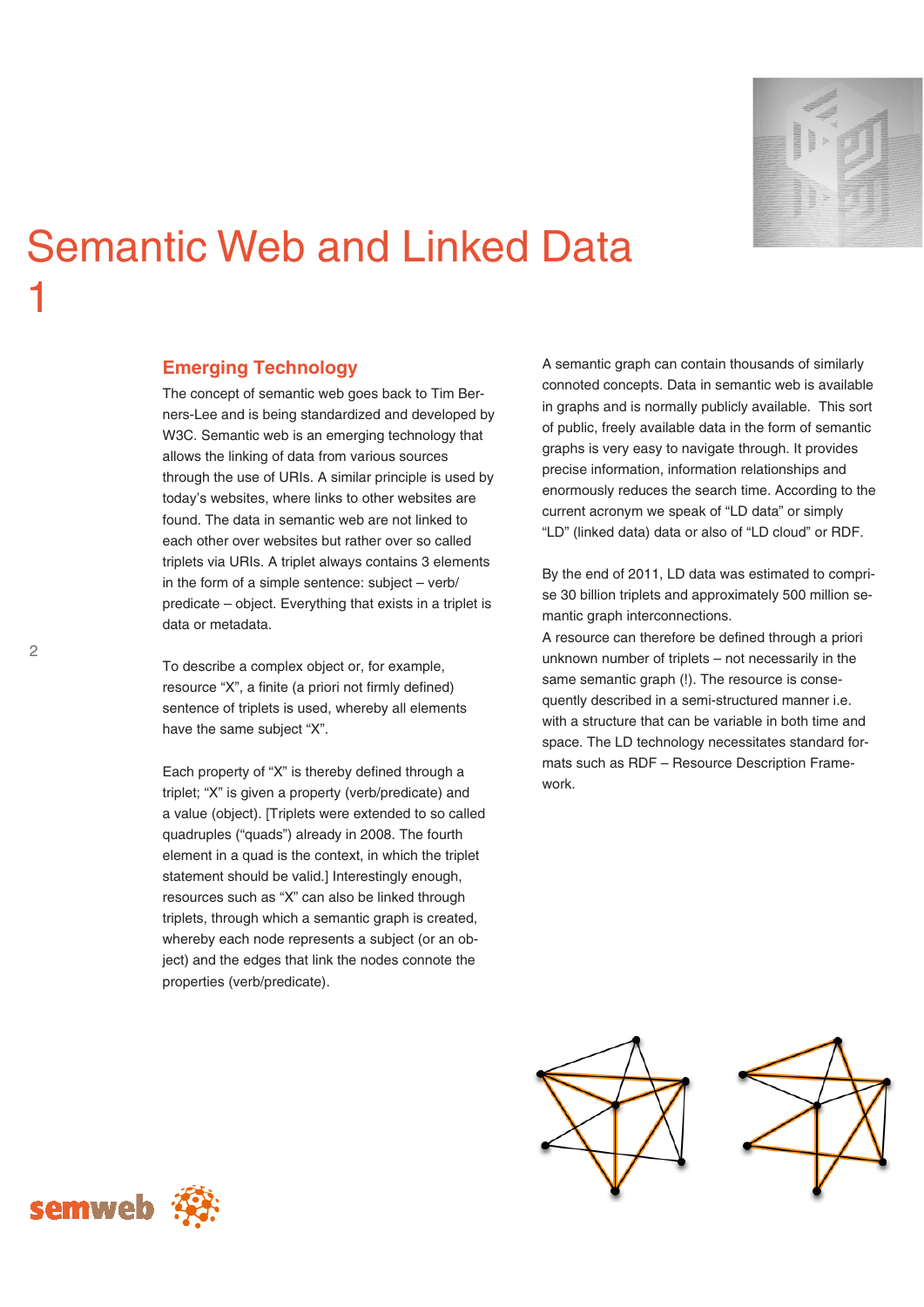$$
\varnothing \to (\psi \to \varnothing)
$$
  
\n
$$
(\varnothing \to (\psi \to \chi)) \to ((\varnothing \to \psi) \to (\varnothing \to \psi))
$$
  
\n
$$
(\neg \varnothing \to \neg \psi) \to ((\neg \varnothing \to \psi) \to \varnothing)
$$
  
\n
$$
\varnothing \land (\varnothing \to \psi) \to \psi
$$

### **Why Semantic Web?**

Semantic web is not only a visualization of LD but represents a series of technologies that act upon LD visualizations with logical operators and thereby allow to discover (validate, infer) "new" (intensional, implicit) data. So called "Reasoners" (computer programs that can process semantic web or LD representation formats) can find data within semantic graphs fast and safely, where otherwise a simple search query would deliver thousands of search results. Complex problems can be quickly and efficiently resolved through this approach. Semantic web technologies (precise representation and logical processing) are therefore indispensable for scientific companies because:

- 1) company data can be linked precisely yet flexibly (semi-structured),
- 2) knowledge units (standards, practices, rights…) about company processes can be modeled modularly, flexibly and sustainably (knowledge management),
- 3) company data on supply and delivery can be linked precisely to one another so that a homogenous, easily navigable representation of data is possible. The time required for search, report and response time is therefore reduced drastically.

### **Company knowledge can be provided in ontologies – but how?**

Domain specific knowledge (standards, practices, processes, rights, empirical results) is usually held for decades in the form of structured documents. Especially expert knowledge should be appropriately transferred into LD form, where its special behavior patterns are documented. The resultant document – a semantic sub graph – is known as "ontology." Ontology is a systematic representation of knowledge, using subjects and objects within a domain. Different branches use and share ontologies. Thus, ontologies describe special facts and can therefore be considered to be a special case of semantic graphs. For example, geneticists have been using ontologies for quite some time .

### **How do you get to the LD cloud?**

Lead by the necessity of building a sustainable, clearly structured and easily navigable information platform, you want to "LDify" \* a part of your company data in order to be able to:

- 1) carry out precise searches through easy application,
- 2) gain or maintain an overview over data,

*\** 

3) link company data with other data precisely and flexibly.

*"LDify" (i.e. translate from common data sets into RDF data sets, also "RDFy"* 

2

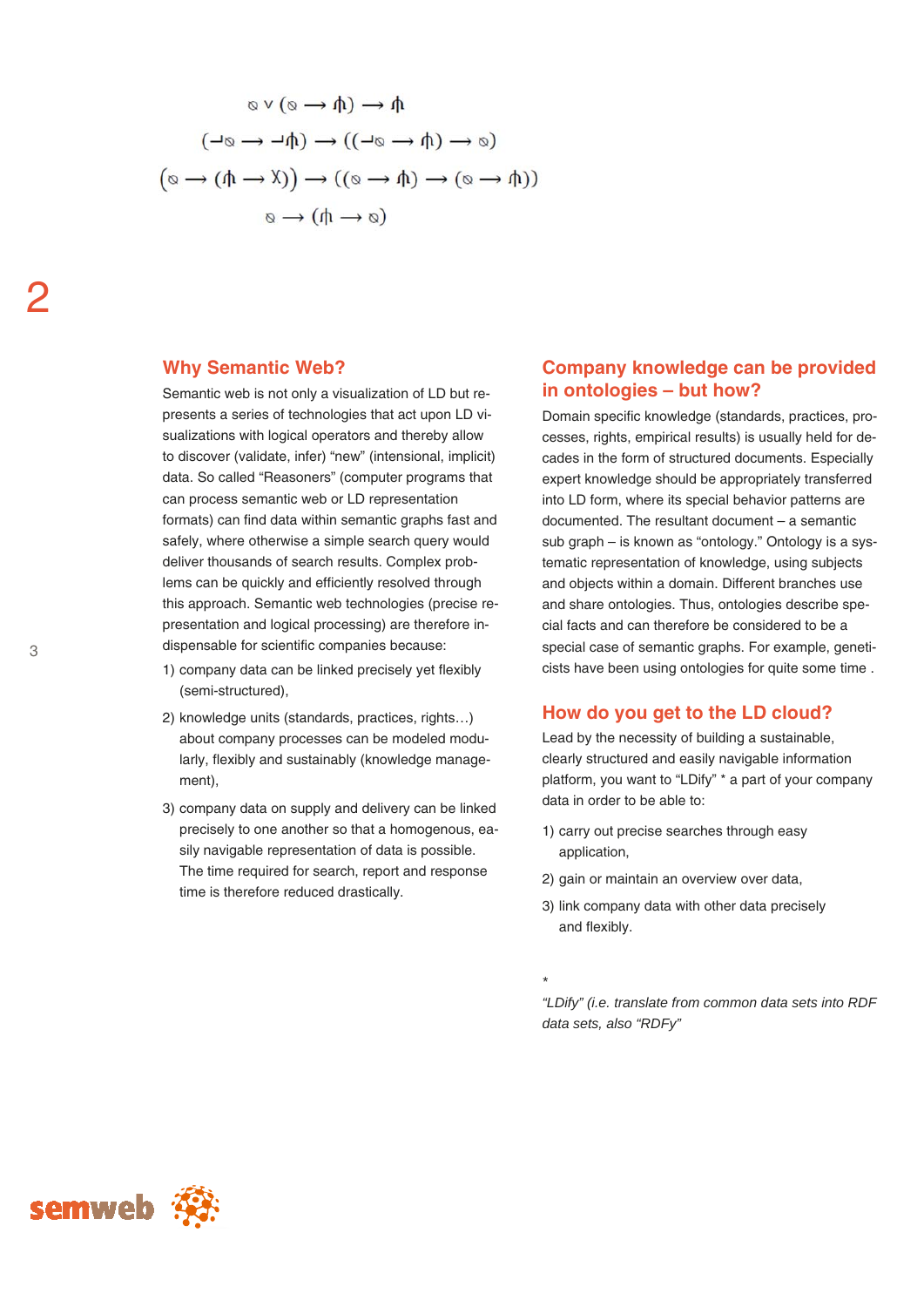

An actual condition analysis will first determine the type and form of your data. In the resultant specifications, the target services and the way they should be carried out shall be determined.

The major steps of the RDFifying process are:

- a) careful selection of vocabularies to describe the data;
- b) the data in question will be mapped onto semantic graphs; triplets are created here, which can be suitably hosted in your company
- c) development of the specific applications that are necessary for your data processing.

To operate the semantic graphs as RDF data, opportune scaling measures are implemented that guarantee application speed.

# **Does my company have to make all data public?**

Although RDF data principally requires and supports publication, their barrier lie however in legal and competition law limitations. A company should not and must not publish all RDF data. However it can profitably make use of the connected semantic web technologies internally and with trusted partners.

Since RDF data requires web technology per se, the access to this data is placed in suitable URIs in the RDF repository. These URIs make use of a suitable rights model that protects the web area in question and thereby keep the data non-public. With the use of today's technology, access to a semantic graph – be it for internal or controlled use – is therefore suitably protected. If participant users or market forces wish to combine certain areas (e.g. suppliers), it is possible to simply authorize the openness of a semantic graph through the use of web technology.

# **What is the "price" of RDFifying?**

To ensure the precise and flexible processing of RDF data associated with semantic web technology, it is necessary that RDF data be logically built and maintained according to standards. Future use of company data implies that a proper data mantainance be provided. Thus, the tasks of a knowledge engineer constitute here a very important role in the company.



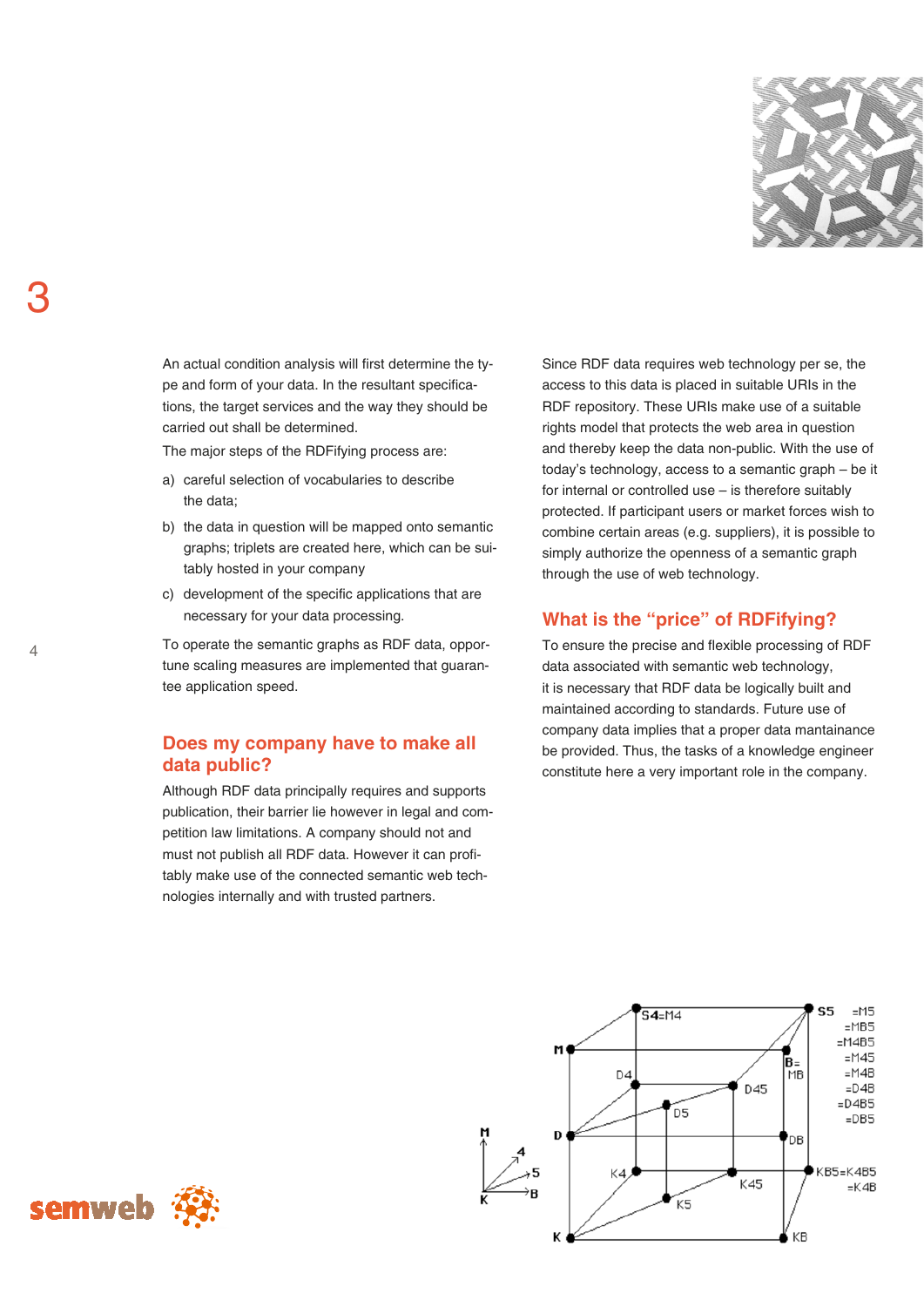

## **What are the risks of RDFifying?**

We see the risks of RDFifying fundamentally in an inconsistent state of RDF data over time. If the meta data portion is not properly maintained, the associated semantic graph becomes out of date, shows "logical holes", or contains inappropriate concepts. RDF data organized to semantic web technology follow a logical structure – similar to a special bill of materials. The existence of an error in the structure can therefore lead to large-scale losses upon acquisition requests. A further risk could lie in the (possible) logically weak modeling of data. In this case, linking or attaching RDF data that will be available in the future is only partially possible, if not completely impossible. Too weakly RDFifyed data chunks will necessitate remodeling. This can however also be the case for entire semantic sub graphs.

# **How do RDF clouds behave with regard to data archiving?**

According to the principle of records management, only if their relevant record class should be archived due to legal, structural or timely requirements, data are destroyed or archived. Suitable reports enable the archiving of RDF content. Archiving turns the necessary data into a readable and durable form. Connecting archived company data to the RDF cloud is not further necessary.



semweb

Semantics of Social Connections

4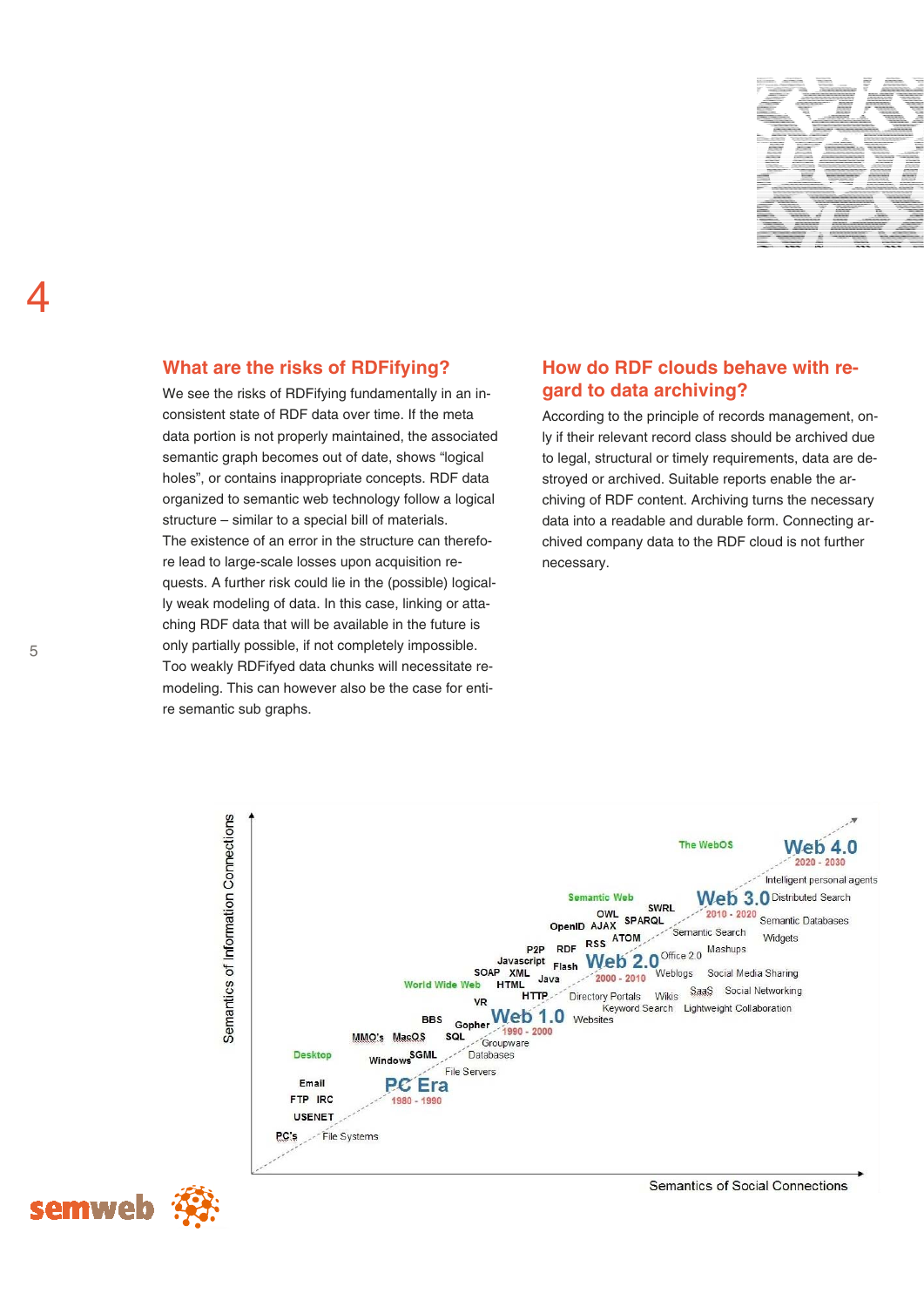

# Semantic Web in practice

## **Semantically finding the right thing**

#### **Ontology / Thesaurus Management**

Find your way through large data and search spaces! Make use of the advantages of domain specific SKOS (Simple KnOwledge Systems) based Thesauri together with text-mining technologies and find previously unknown valuable results.

### **Semweb**

**Semweb efficiently accompanies you during the semantization of relevant parts of your company, especially during the integration of your data bases/CMS/DMS/ERP systems into a fast semantic search space, within and across sectors. Specific RDF (but also conventional) thesauri, encyclopedias such as DBPedia, as well as specific scientific ontologies enrich your information systems with meaningful semantic components. This leads to new advantages and functionalities such as:** 

#### **Faceted search results**

At the click of a mouse, you can successively set limits to the range of results in order to quickly find what you need in your data/search space, facet after facet (a facet is a search perspective or category, such as "economy" or "scientific article").

#### **Autocomplete with linked thesauri**

As you type in your search query – or partially type it in – you are provided with search suggestions that are acquired through the selected domain specific or domain encompassing Thesauri. Additional SKOS indications suggest abstractions, specifications, and synonyms of your search query and speed up the process even before the real search begins.

### **Query expansion**

Thesauri allow a precise expansion of the search within limited areas, where the available encyclopedias are consulted according to the SKOS model. Not only are results of varying languages possible, but also results across linked encyclopedias.

#### **More like this Search**

Have you ever found a document and asked yourself if there are similar documents in the search area? Sophisticated text mining algorithms provide further search results according to their similarity to the reference document (area of application e.g. observance of the competition or scientific results).

#### **Tagging**

#### **(NER – automatical named entity recognition)**

Terms from a text in a natural language such as English or German are given a classification and meaning in a previous analysis and the document is indexed with this. Your information space will become more precise and appropriate search results will be found faster.

#### **Advisory Systems**

Guide potential and existing clients through their queries and provide consultation: an advisory system with chatbot technology – supplemented by semantic technology – can be the ideal solution. It can allow your clients to reach their destination automatically and save time.

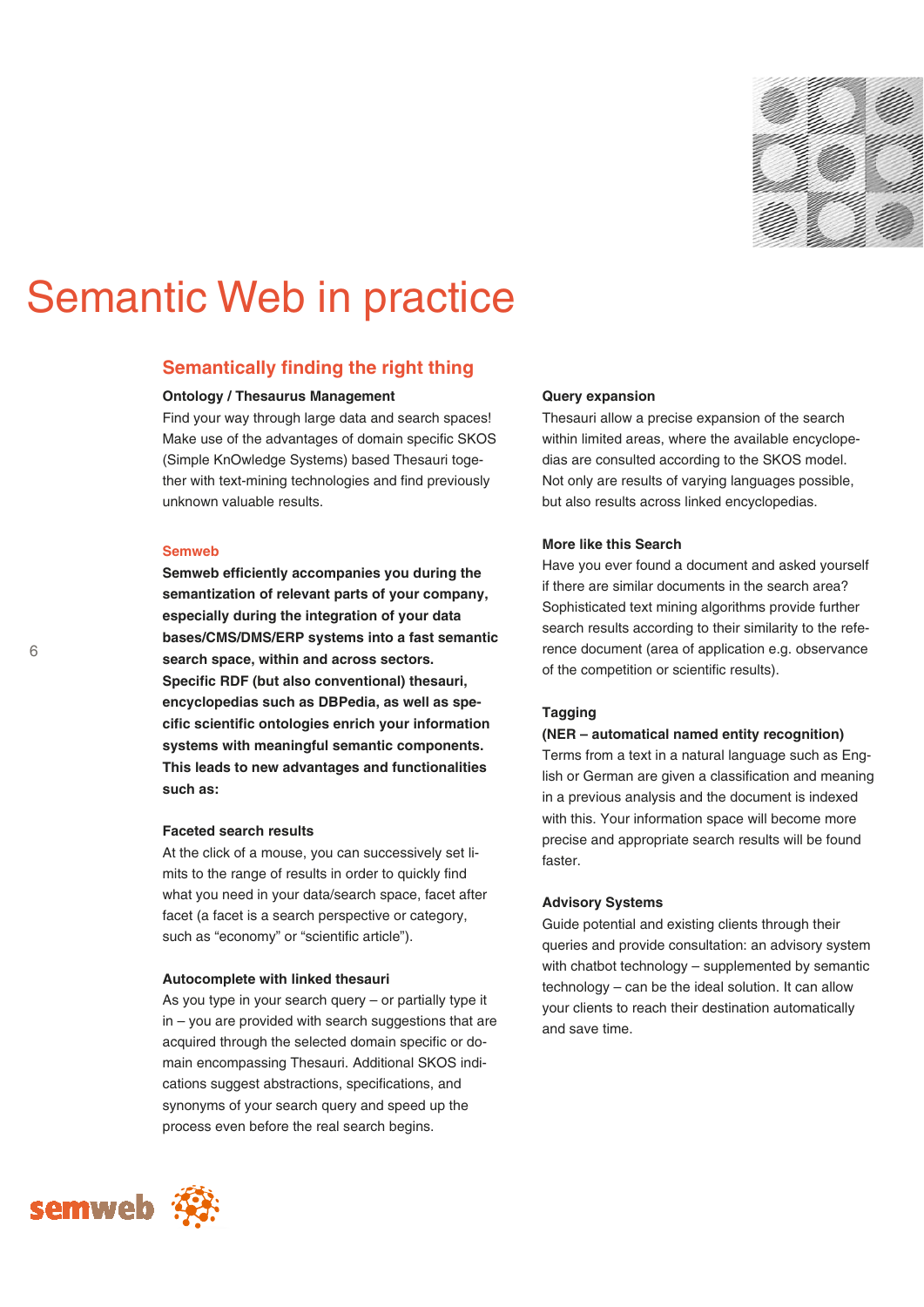

# LD Management

# **Linked Data are meshable data built on top of RDF Data.**

### **What is RDF?**

**Linked open data** (RDF) describes freely available data in the World Wide Web that can be identified through Uniform Resource Identifiers (URIs) and can thereby be directly accessed via HTTP. Data can also be linked to other data using again URIs. In the ideal case data are represented and linked using the "Resource Description Framework" (RDF) as well as standard technologies based on RDF like "Protocol and RDF Query Language" (SPARQL) and the web ontology language (OWL), thus making linked data part of the semantic web. This linked data constitutes a worldwide network that is also called "linked (open) data cloud" or "giant global graph". For all those cases where the focus is less on the open and free usability of the data we speak simply of "linked data".

### **Who profitably uses RDF?**

Public institutions such as NGOs, municipalities, electronic libraries, archives, broadcasting corporations, hotel and airport systems use RDF with the purpose of allowing a uniform use of data via the web.

### **Who has implemented it so far?**

In lod-cloud.net is a current example of institutions that have turned their information to RDF form. According to lod-cloud.net/state the RDF "cloud" amounted to approx. 30 billion records in 2011 with more than 500 million outgoing connections.

### **The challenge**

Each institution maintains its data in its own data bases, intranets and repositories. The manner in which this knowledge is stored remains proprietary, i.e. in such formats that can only be processed by given commercial applications. The implementation of one's own data base into a RDF repository requires fast web technologies as well as special modeling knowledge and needs standards.

# **How does Semweb support me during RDFifying?**

### **Semweb**

**assists you through every step of RDFifying – including support and operation of RDFified data.** 

**We analyze your databases or relevant parts of it, and make modeling suggestions in several variants (if possible) on how your represented data knowledge can be modeled and structured using appropriate vocabularies. We implement the variant that is chosen by you, with the guarantee that the mentioned RDF repository will be operative within the agreed time frame.** 



7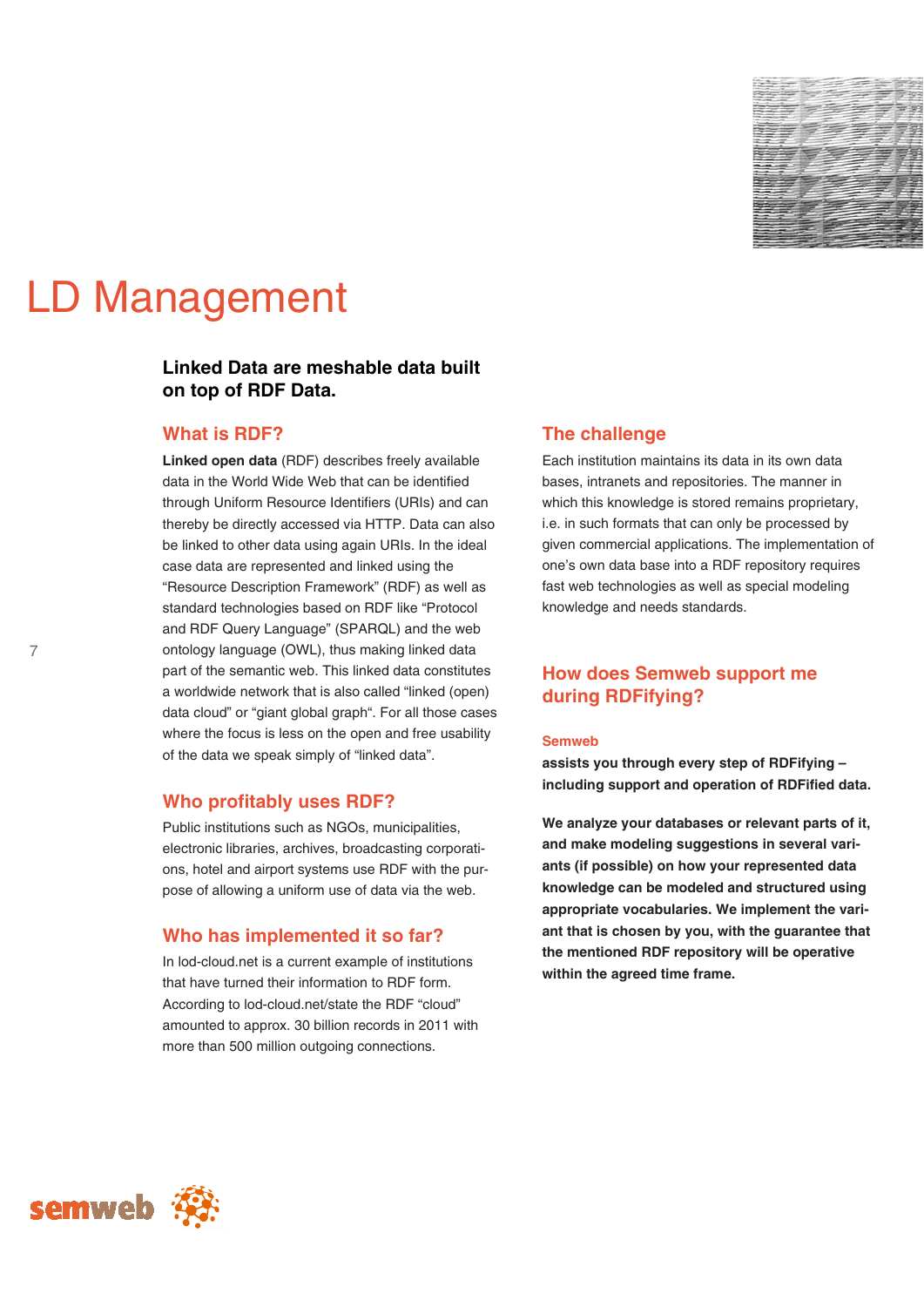# semweb services



# Thesaurus Management in the cloud

# **SKOS Shuttle**

## **Thesaurus Management as a Service**

Thesauri are controlled vocabularies whose concepts are connected through relations. They build a systematic representation of domains. Thesauri are a generalisation of taxonomies; they are de facto polyhierarchies where a concept is related to its synonyms, broader or narrower concepts (but even using any kind of relationships).

In Semantic Web thesauri are ideally organized according to the SKOS model. This allows for standard access to concepts and their interrelated concepts (interoperability of data sources).

The use of thesauri in Enterprises empowers concept maintenance and allows for fast and precise search processes. A further use of thesauri is in the **corpus analysis**, where – starting from a text corpus and a

| en                                                                                                                 | $\mathbf{y}$<br>xsi                                                                                                                    |                                 | $n \leq \circ \circ \circ \circ \iff$   | len                                                                                         | Welcome You! (')                   |
|--------------------------------------------------------------------------------------------------------------------|----------------------------------------------------------------------------------------------------------------------------------------|---------------------------------|-----------------------------------------|---------------------------------------------------------------------------------------------|------------------------------------|
| <b>GETTY_AAT</b> show (ent) http://v<br>blazograph. Tittes://ch.semweb.ch/0000                                     | DETTY_AAP300369201<br>Ximba<br>DETTY AAT300203791                                                                                      | TV_AAT/spard                    |                                         | Please consider scrolling<br>vertically, widening the<br>window or increasing<br>resolution | Drop a message                     |
| <b>Top View</b><br>Set browser on this topying *                                                                   | Xinle<br>DETTY, AAT 200264105<br>xwl<br>DETTY_AAT300385533                                                                             |                                 |                                         |                                                                                             |                                    |
| $\sqrt{q}$<br>Orphan<br>V View<br>Concepts                                                                         | <b>XML</b><br>GETTY_AAT300266654                                                                                                       | Download<br>Snapshot            | <b>Sex Upload</b><br><b>Co</b> Snapshot |                                                                                             | Export ComportMerge ComportReplace |
| <b>Documents</b><br><b>Details</b>                                                                                 | xie<br>BETTY AATOODB1368<br><b>XRPD</b>                                                                                                |                                 |                                         |                                                                                             |                                    |
| Thesaurus Profile                                                                                                  | GETTY_AAT300376689<br>Xiaotun<br>DETTY_AAT300120088                                                                                    | Concepts                        | U                                       | 1 Concept Scheme<br>Arts and Architecture                                                   | ÷                                  |
| <b>40'578</b> Concepts<br>O Documents                                                                              | xomse<br>DETTY_AAT300263478<br>xkv                                                                                                     | <b>Droadwrs</b>                 |                                         | Thesaurus Properties                                                                        |                                    |
| Relationships:                                                                                                     | GETTY_AAT200308579                                                                                                                     |                                 |                                         |                                                                                             |                                    |
| 44°199 Broaders                                                                                                    | xeroradiography                                                                                                                        |                                 |                                         |                                                                                             |                                    |
| <b>44'356</b> Narrowers                                                                                            | DETTY_AAF300225018                                                                                                                     | <b><i><u>ANTIBORITY</u></i></b> |                                         |                                                                                             |                                    |
| 16'357 Related                                                                                                     | Xianfeng<br>DETTY_AAT30001BASE                                                                                                         |                                 |                                         |                                                                                             |                                    |
| Preferred Labels:<br>1 asb-latn<br>1.4k<br>1.002<br>2 ar-lats<br>$2$ aus<br>1 ben-latn<br>3 ber-late-<br>x-dialect | xylophone<br>DETTY_AAT300S41976<br>xylophones<br>GETTY_AA7.300041978<br>Xuantong<br>GETTY_AAT300016498<br>nonex<br>GETTY_AAT.000380341 | Alternative Labels<br>abels     |                                         |                                                                                             |                                    |
| 1 bnt                                                                                                              |                                                                                                                                        |                                 |                                         |                                                                                             |                                    |
|                                                                                                                    |                                                                                                                                        |                                 |                                         |                                                                                             |                                    |

thesaurus – relevant information on term frequency, distribution and potentially new concepts for the same thesaurus are computed. Furthermore thesauri allow in linked data spaces the precise interlinking between key concepts.

**Semweb supports you in building, maintaining and operating taxonomies, thesauri and ontologies with SKOS Shuttle or the TMS of your choice.**

Benefit from this chance and get yourself a free account:

- Step 1 Request your free account
- Step 2 Define as many thesaurus projects as you need, from scratch or upon RDF import
- Step 3 Navigate or export the Thesaurus data in up to 6 RDF formats.

### **Advantages of SKOS Shuttle in a nut shell:**

- Uses internal but even external RDF repositories (e.g. Blazegraph™ or Stardog™)
- Accesses securely all information (SSL/DIGEST)
- Rights, Groups, User and Project Management
- Powerful autocomplete in expert/essential mode
- Any number of documents associable with every concept
- Collaborative time zone concept
- Historization of changes
- Systematics Assistant helps you with different descriptor systems
- **Orphan Concept Analysis and direct** "deorphanization" without SPARQL
- RDF Triple editing if necessary
- RDF Import/Export in 6 formats
- RESTful API for a complete, secured access to your thesauri

**Find out more about our services on skosshuttle.ch**

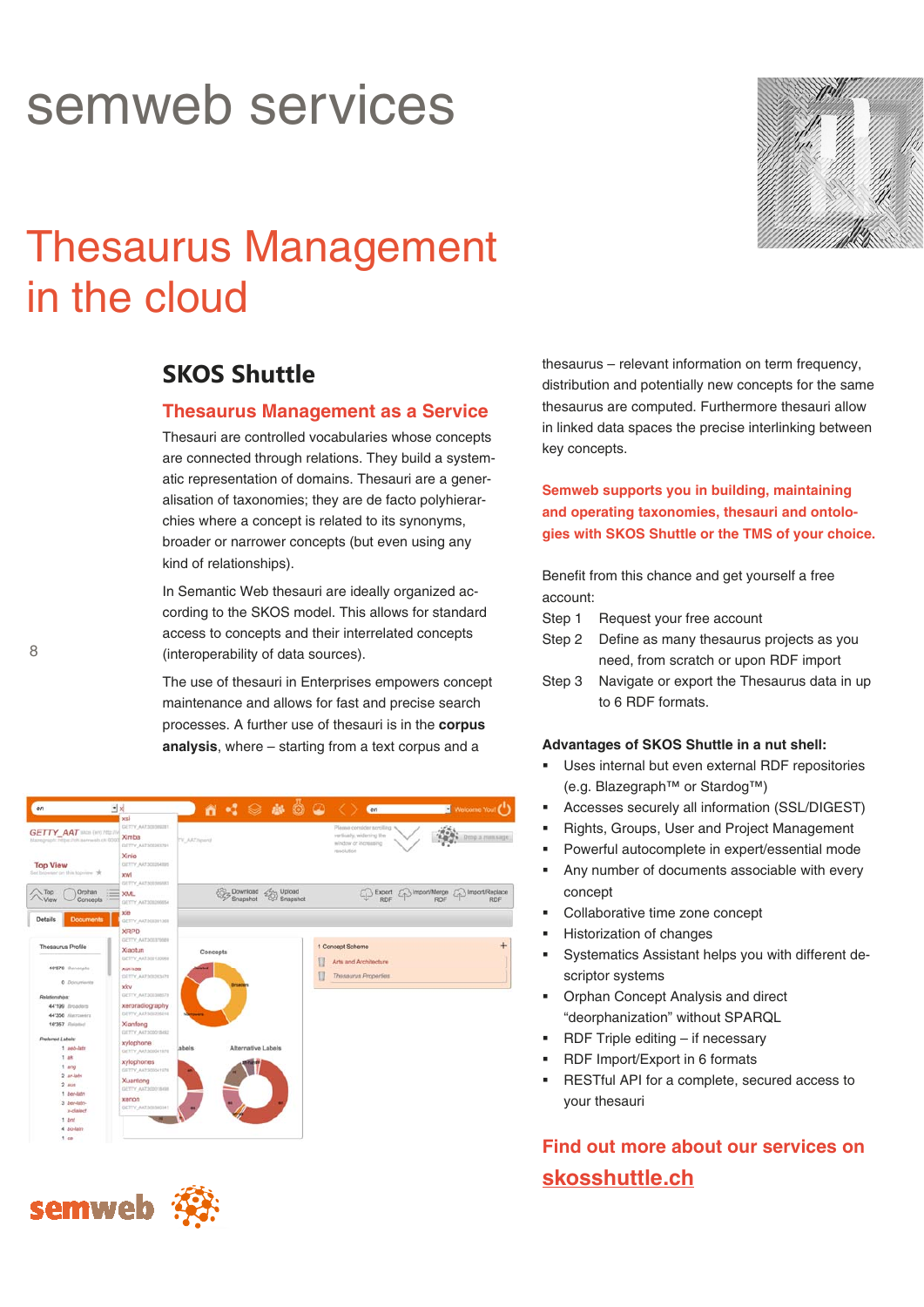

# RDF Services

# **RDFLINK**

- **Linked-Data from tabular data**
- **Generation of Linked-Data in the Cloud**
- **Linked-Data as a service**

Nowadays the biggest part of enterprise data is hosted in relational data bases systems. This causes operating silos which have to be joined by often expensive data federation and/or migration projects. Thanks to the inherent isomorphismus between relational and linked data and to the much higher interoperability and flexibility of the latters, it is advisable to switch to linked data as a general data basis in the enterprise.

With RDFLINK You develop a linked data model, then generate linked data from your relational data is now it is much more like a cakewalk.

Using RDFLINK enterprises can easily generate their linked data and fill them in to RDF repositories at a finger snap.

During one of its successful LD projects Semweb developped RDFLINK, which supports all the mapping stages from tabular to RDF data

**Learn RDFLINK and get your first free full operable account on rdflink.ch** 

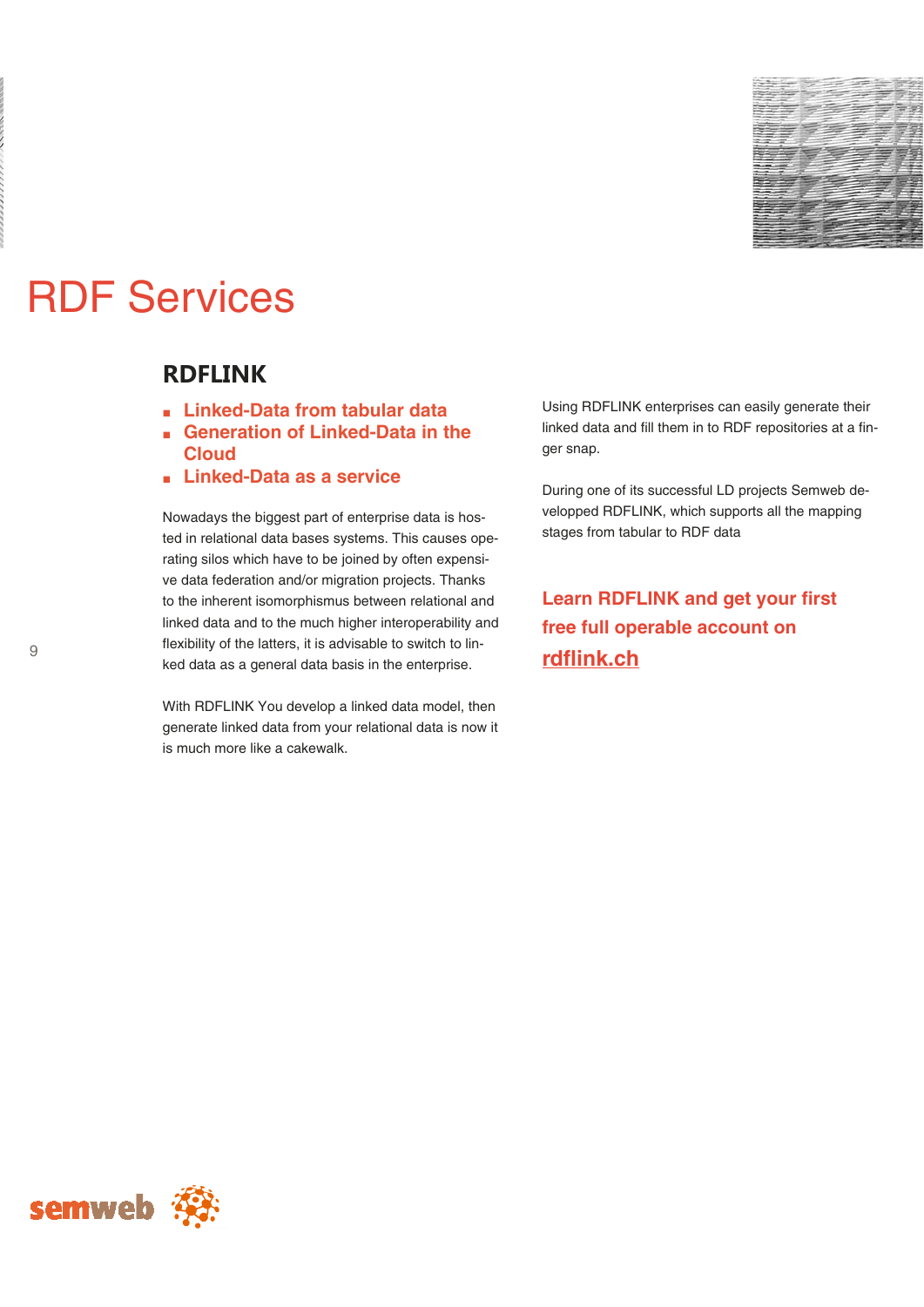# semweb expertise



# Ontology Assisted Search

Document search in a wide document space can often deliver too many results. Restricting the results to some few documents might be a time and resource consuming task. On the other way a search might deliver to few results, because neither synonyms nor categories were given. In the first case the search needs a "reduction" while in the second case it needs an "expansion" of the results.

Thanks to the use of ontologies (or even of thesauri) reflecting structured information on domains, the search can be effectively trimmed to deliver less (reduction) or more (expansion) results.

In the following demonstration based on medical documents some ontologies are predisposed to be used as a controlling tool in addition to your search query; their relations deliver upon your query semantical facets which can be used to reduce/expand the query results.

Enjoy playing around changing the query, adding/ retaining semantic relations/categories or changing the way how semantical facets should influence the results.

**Learn Ontology assisted search on https://ch.semweb.ch/leistungen/rdfservices/ensemsearch/** 



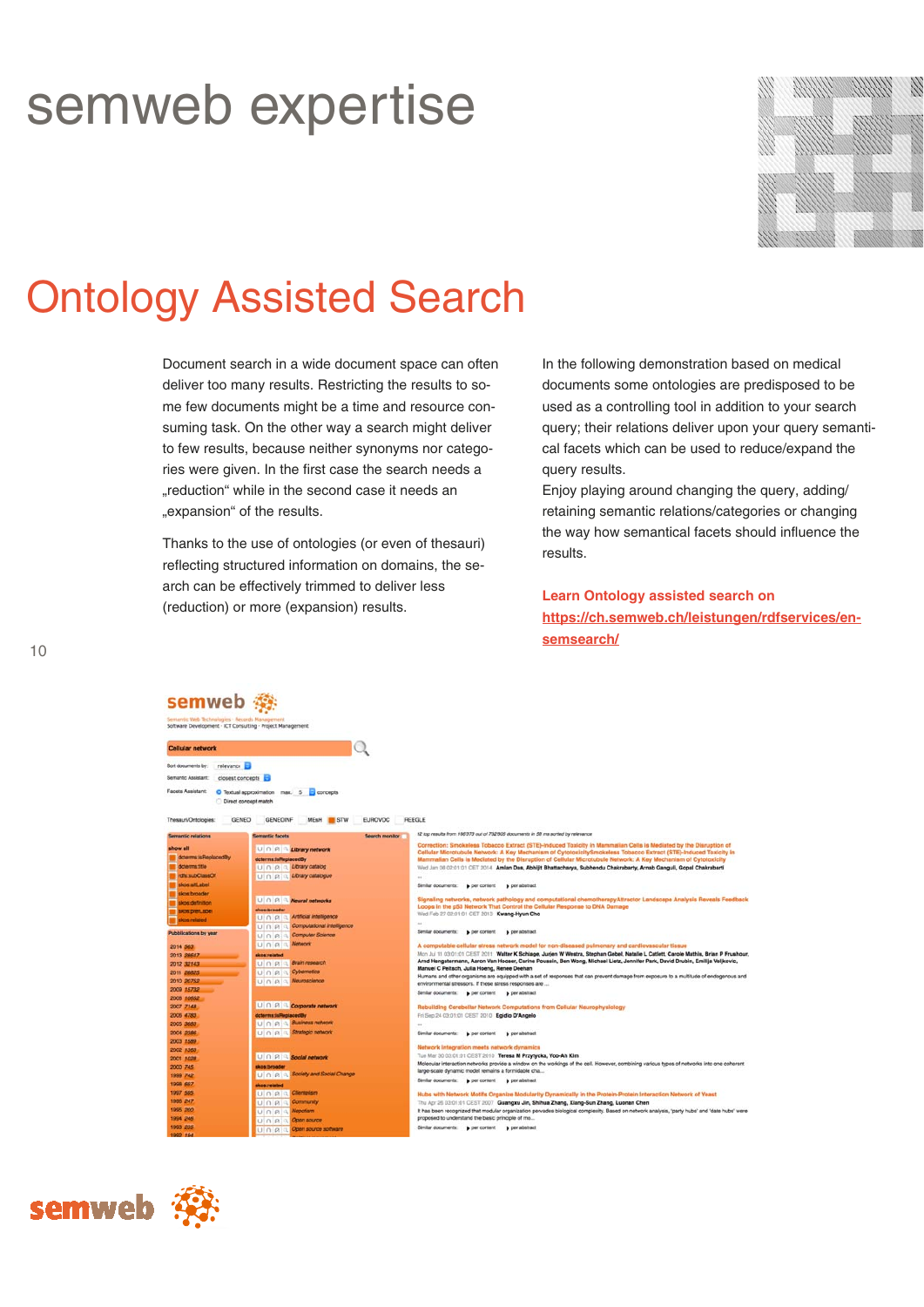# Graph Databases – RDF

Semantic data are stored nowadays in RDF stores – **graph databases** – and are queried by humans or by programs by means of query languages like SPARQL to get logical connections among several semantic graphs or even among different semantic databases, giving a method to access data and meaning across several data sources.

Semweb supports you during the phases of selecting and integrating your RDF store. Currently we use some of the best RDF stores through their SPARQL endpoints: Bigdata™ (SSL), Stardog (SSL), GraphDB™ (SSL), MarkLogic™, Virtuoso™.

**To explore some features of the graph database please consult https://ch.semweb.ch/leistungen/ rdfservices/en-rdfstores/** 

Workbencl

| Default Data Set Name (Grash Wi)                                                                                                                                                               |                                        |                                                                                            | Allow   Harmour Fretage   Interesse subst |
|------------------------------------------------------------------------------------------------------------------------------------------------------------------------------------------------|----------------------------------------|--------------------------------------------------------------------------------------------|-------------------------------------------|
| Query Text                                                                                                                                                                                     |                                        |                                                                                            |                                           |
| FRAZIE about things / /www.w).org/2004/32/about porcelly<br>anlact foams<br>from <http: euroud="" senweb.ch=""><br/>Jooncept a shoe-Concept.<br/>Froncept skowsprefiabel "economy"Bec.</http:> |                                        |                                                                                            |                                           |
| Frelatedconcept skos:prefiabel frame.<br>FILTER (LANG) TRANSCH'AN'T.<br>I CROSS BY TAARN                                                                                                       | frelatadooncept shoatralated founcept. |                                                                                            |                                           |
|                                                                                                                                                                                                |                                        | Decrity mentions of the server do not after you to retrieve remote RDF door, new streets.) |                                           |
| <b>Basiles Former</b>                                                                                                                                                                          | after.                                 | The CRRS supports should are should                                                        |                                           |
| Execution timenut:                                                                                                                                                                             |                                        | millescores indust his due (200 per grand)                                                 |                                           |
| Clerkene                                                                                                                                                                                       | El Series chacking of used earlables   |                                                                                            |                                           |
| The must can set be sent but to insures net some an the senter, we dended                                                                                                                      |                                        |                                                                                            |                                           |

|                                                                                                                                                                      |                                                                                  |                                                                                                                                                    |                                                                                                                                                                                                      | <b>CY'S</b><br>dwar                                                               |         |                                                                               |        |                       |
|----------------------------------------------------------------------------------------------------------------------------------------------------------------------|----------------------------------------------------------------------------------|----------------------------------------------------------------------------------------------------------------------------------------------------|------------------------------------------------------------------------------------------------------------------------------------------------------------------------------------------------------|-----------------------------------------------------------------------------------|---------|-------------------------------------------------------------------------------|--------|-----------------------|
| <b>Selete repository</b><br>Explore:                                                                                                                                 |                                                                                  | <b>Query Repository</b>                                                                                                                            |                                                                                                                                                                                                      |                                                                                   |         |                                                                               |        |                       |
| Summary<br><b>Remeigaces</b><br>Contests<br>Types                                                                                                                    | Query<br>Linguage                                                                | SPANSL E                                                                                                                                           |                                                                                                                                                                                                      |                                                                                   |         |                                                                               |        |                       |
| Explore<br>Gerry<br>Sered Guertes<br>Export<br><b>Modify</b><br>SPARCE, Unidate<br><b>HA</b><br><b>Returns</b><br><b>Case</b><br><b>System</b><br><b>Information</b> | Query:                                                                           | x<br>select frame<br>x<br>$4 \times 4$<br>$\mathbb{R}^2$<br>×<br>×<br>13   LINCOLN BY 71404                                                        | from<br><br>Jouncept a showrdownest.<br>renneept samesprufiabel "economy"8en.<br>7relatedconcept showrrelated Poscosyt.<br>1 : ?relatedconcept showsprefishel Tnane,<br>P FILTER (LANG(FRAME)='en'). | 1 PREFIX whose whitp://www.wl.nrg/2004/02/shos/coroFr                             |         |                                                                               |        | 4.55                  |
|                                                                                                                                                                      | <b>Results</b><br>per page:<br><b>Action</b><br><b>Options</b><br><b>Actions</b> | 100 B<br><b>Conculte</b><br>Cast                                                                                                                   | El babale inferred statements - Reve privately (de not share)<br>Sara quarty                                                                                                                         |                                                                                   |         |                                                                               |        |                       |
| Bigdata/Blazegraph<br>Stanbog<br><b>Ingraph</b>                                                                                                                      | GreenDB                                                                          | MarkLogic                                                                                                                                          | Virtuoso                                                                                                                                                                                             |                                                                                   | $+ - 1$ |                                                                               |        |                       |
|                                                                                                                                                                      |                                                                                  |                                                                                                                                                    |                                                                                                                                                                                                      | blazegraph workbench<br>utra-scalable, high-performance database from Blazegraph. |         |                                                                               | SEARCH | $\alpha$              |
| WELCOME                                                                                                                                                              | QUERY                                                                            | <b>UPDATE</b>                                                                                                                                      | EXPLORE                                                                                                                                                                                              | <b>NAMESPACES</b>                                                                 | STATUS  | <b>PERFORMANCE</b>                                                            |        | Current namespace: kb |
| Wat - SPARCE, Quary                                                                                                                                                  |                                                                                  |                                                                                                                                                    |                                                                                                                                                                                                      |                                                                                   |         | Nemetpace shortcular: Bigdala & W3C & Duble-Core & Securitiew & Custom & Ltd. |        |                       |
| FREEZ about OAtg (//ww.vd.org/2006/32/abox/coreF)<br>select Toxne<br>from<br><br>Touncept a showrdunderyl.<br>Touncept showrprefishel "wooning"Pes-                  |                                                                                  | TraintedConcept showrrelated Proceept,<br>TraintedConcept showrprefields1 Press,<br>Triffic (Concept showrprefields1 Press,<br>II ) Deces at Press |                                                                                                                                                                                                      |                                                                                   |         |                                                                               |        |                       |